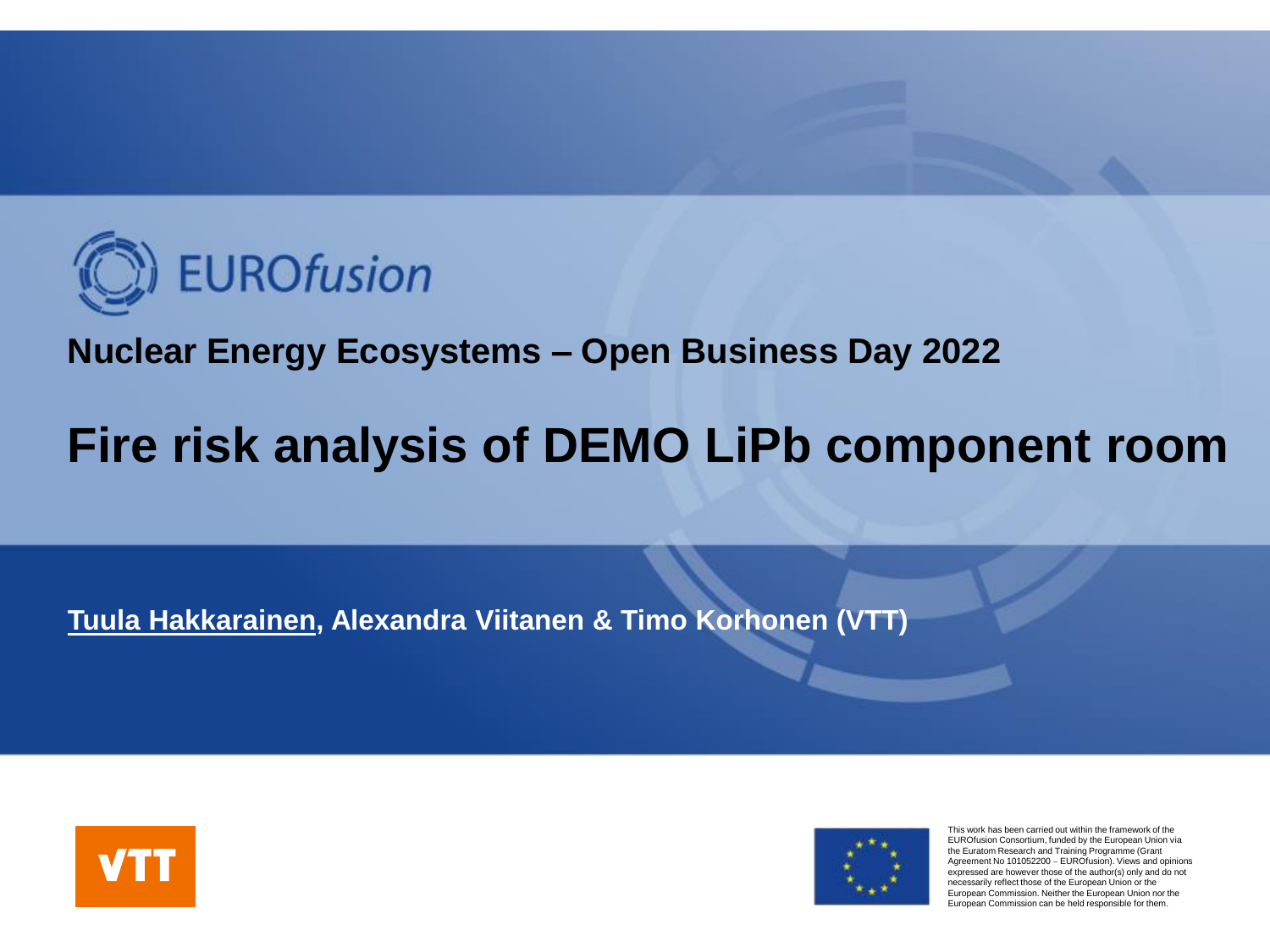### **Contents**



- Introduction to Fire Accident Analyses
- Fire risk analysis of DEMO LiPb component room
	- Accident description
	- Input data and definitions
	- Fire simulations
	- Conclusions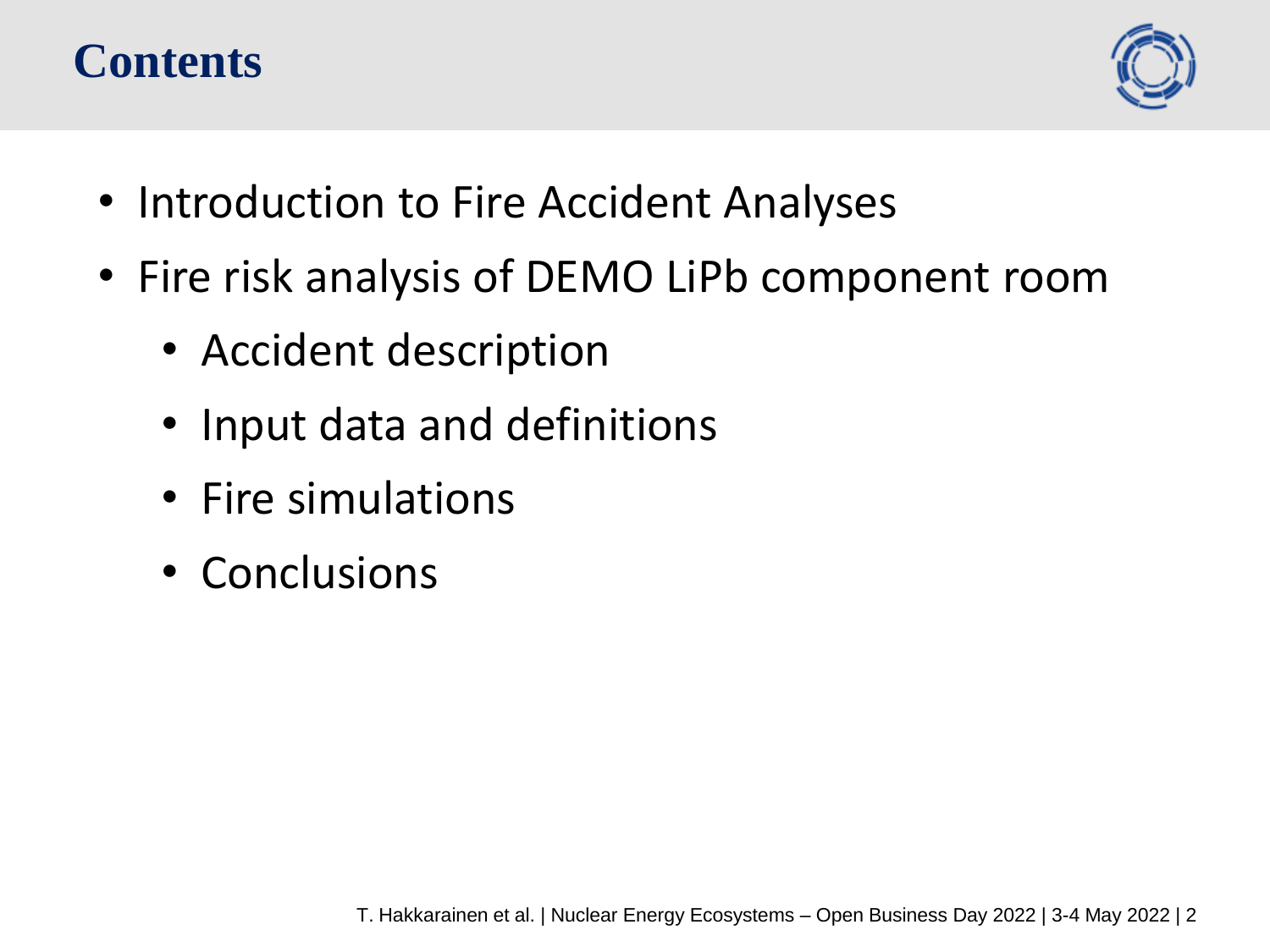## **Introduction to Fire Accident Analyses**



- Task WPSAE.S-04.03-T004-D001 within the framework of the EUROfusion Consortium
- Fire hazard identification & consequence assessment
- Fire accident analysis should show that
	- any releases will remain within the plant limits
	- no conditions for cliff-edge effects will occur
- Other important topics:
	- evaluation of protection of personnel and property
	- fires occurring simultaneously with other external hazards
- Primary interest: high-risk areas, such as those which include critical equipment, radioactive material inventories or large fire loads.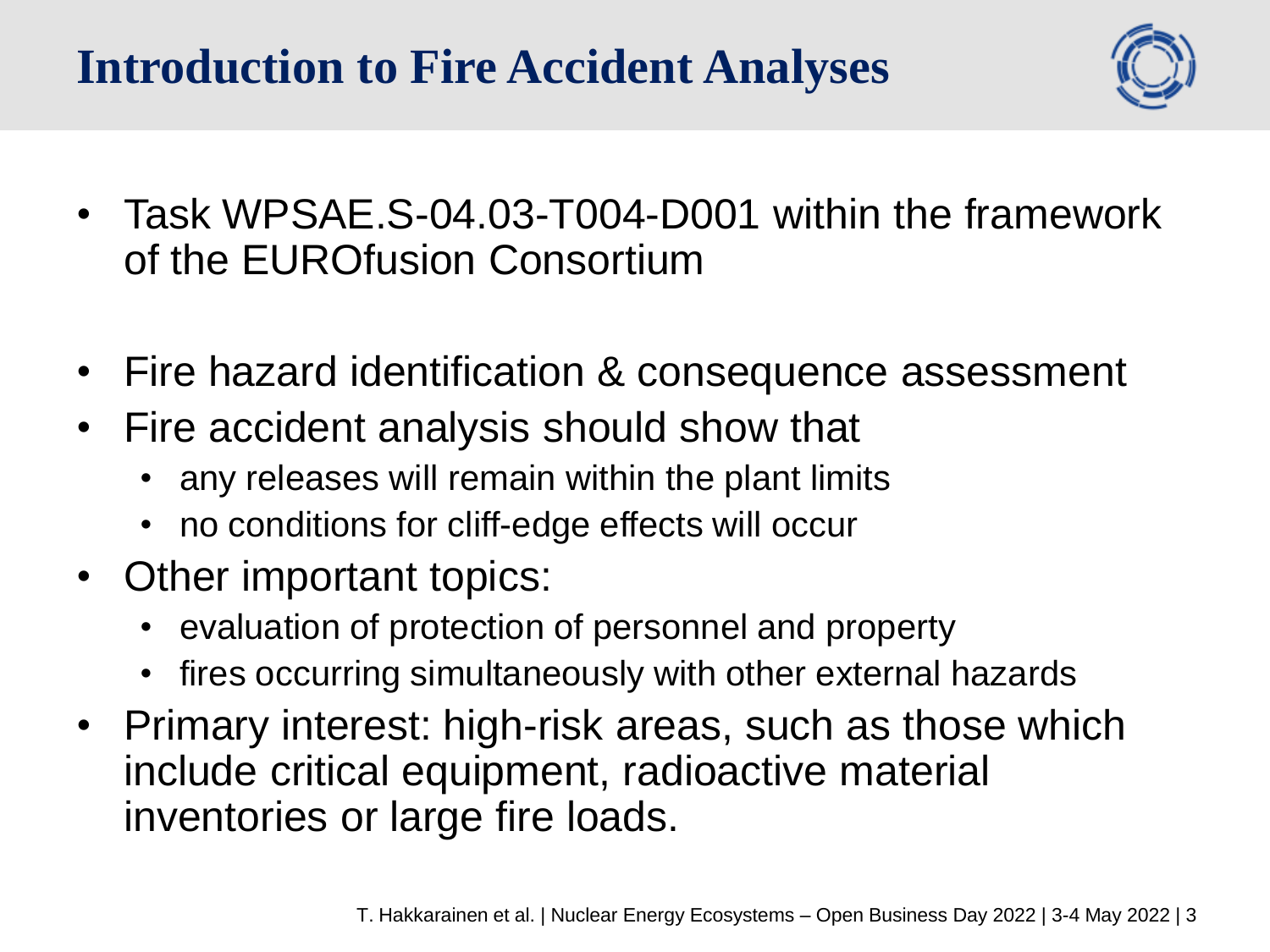## **Introduction to Fire Accident Analyses**



- To support the fire consequence analysis, CFD simulations are made. These enable analyzing
	- the possible propagation mechanisms of the fire
	- the effects of the fire on its surroundings
	- the possibility of the release of dangerous materials to the environment
- As an outcome, it is demonstrated that acceptable fire safety levels can be obtained with the designed fire protection systems. If necessary, modifications to the existing designs will be proposed.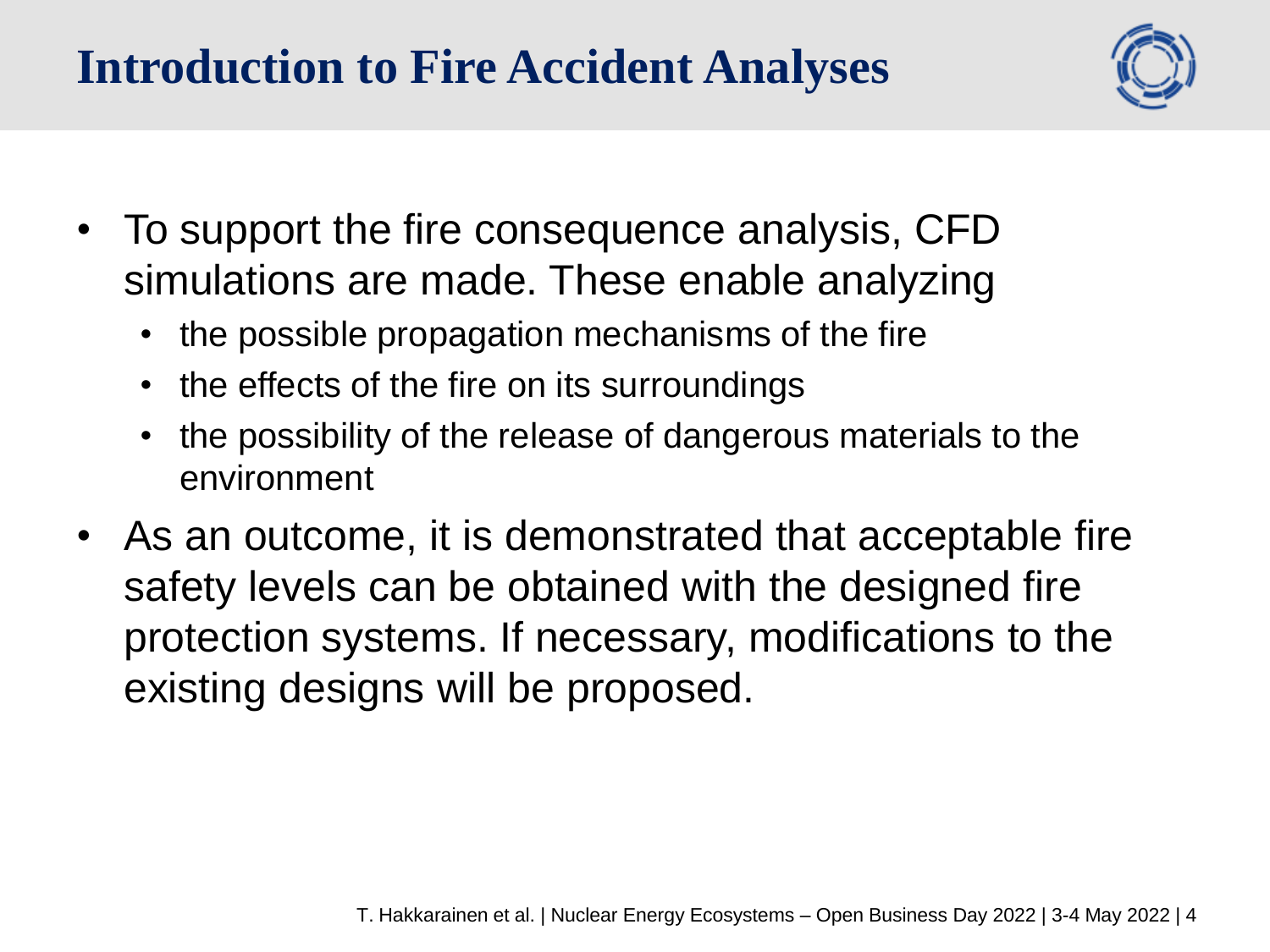

# **Fire risk analysis of DEMO LiPb component room**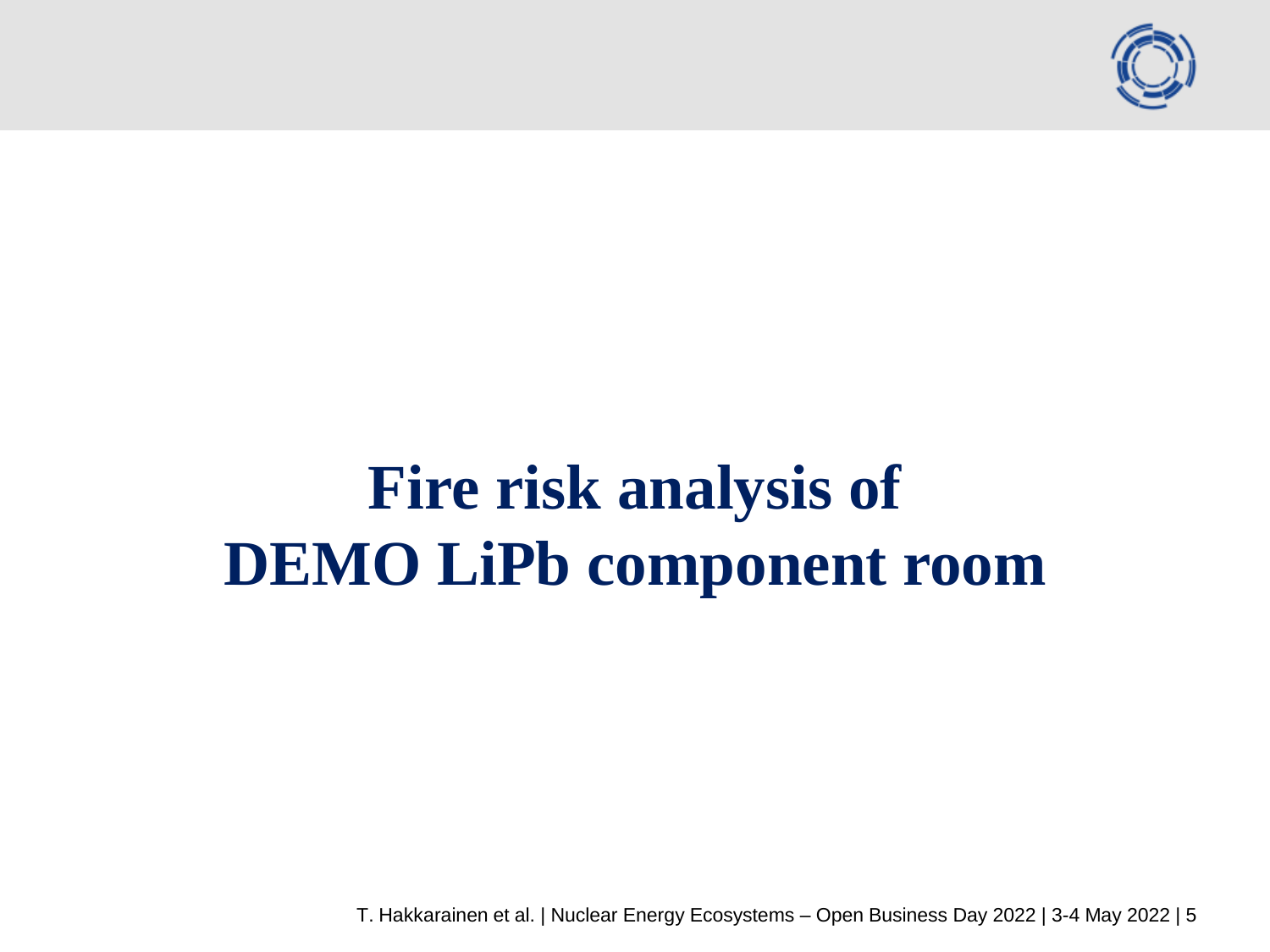#### T. Hakkarainen et al. | Nuclear Energy Ecosystems – Open Business Day 2022 | 3-4 May 2022 | 6

### **Accident description**

- Event: Fire in LiPb component room
- Objectives:
	- Evaluation of the potential impact of a fire on critical process equipment, based on their structural characteristics and the temperature reached.
	- Evaluation of the risk and the consequences of a release of source terms, following the failure of a critical process component.

Lithium lead component rooms, side view (marked in red)



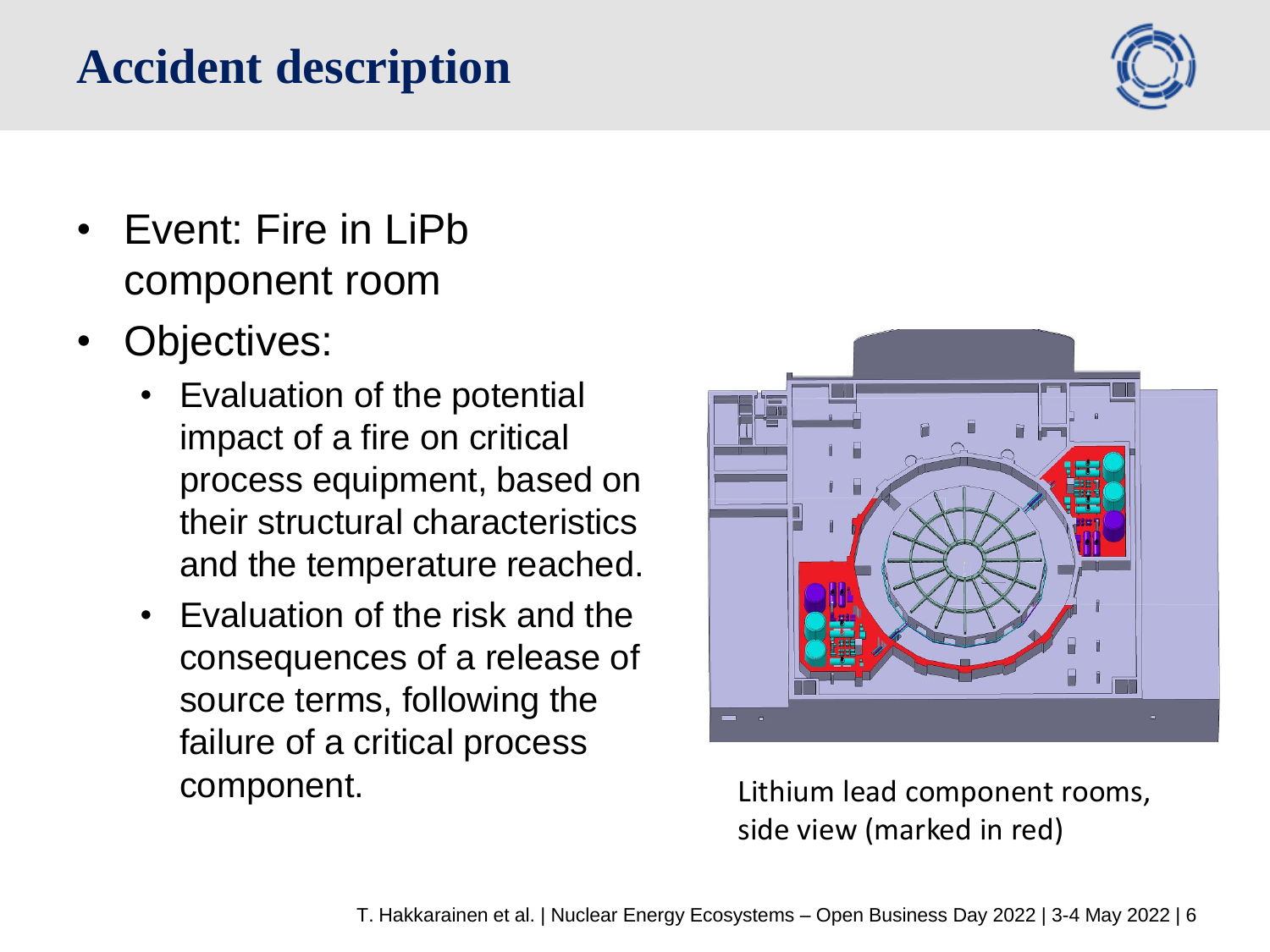## **Input data and definitions**



- Room definition
- Fire load
- Fire scenarios and design fires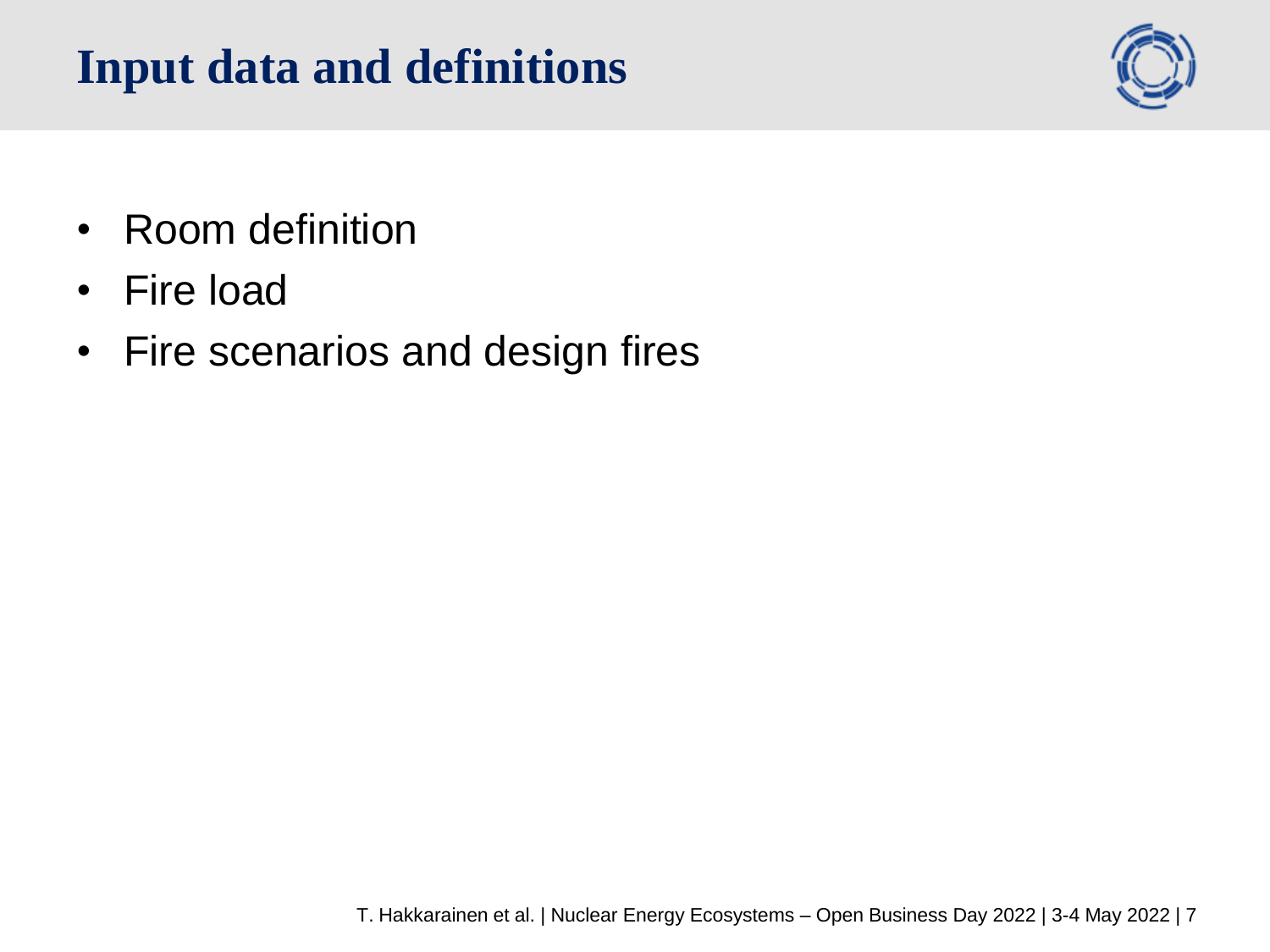## **Room definition**



| <b>Variable</b>                          | <b>Value(s)</b>                                                                                     | <b>Reference</b>                                                                                                  |
|------------------------------------------|-----------------------------------------------------------------------------------------------------|-------------------------------------------------------------------------------------------------------------------|
| <b>Wall material</b>                     | Concrete, thickness 1.25 m                                                                          | WCLL PbLi drawings (2PFKEM) [1]                                                                                   |
| <b>Wall leakage</b>                      | $5.0 \cdot 10^{-5}$ m <sup>2</sup> /m <sup>2</sup>                                                  | Estimate based on [2]                                                                                             |
| <b>Equipment material</b>                | Steel, thickness 5 mm                                                                               | Estimate                                                                                                          |
| <b>Fuel (gaseous)</b>                    | CH <sub>4</sub>                                                                                     | Estimate                                                                                                          |
| <b>Ambient temperature</b>               | 20 °C                                                                                               | Estimate                                                                                                          |
| <b>Room pressure</b>                     | -120 Pa, VDS maintains also<br>during a fire                                                        | Pressure value DEMO Room Book<br>(2PCBXP) [3], operation assumption [4]                                           |
| <b>Fire damper activation</b>            | Gas temperature at damper<br>> 70 °C or controlled by<br>smoke/heat detector in the<br>room ceiling | Assumption based on ITER [4]                                                                                      |
| <b>Smoke detectors</b>                   | Two in the space                                                                                    | Estimate based on [5]                                                                                             |
| Air change rate                          | 1 air change/hour<br>10 air changes/hour                                                            | Assumption based on ITER [4]                                                                                      |
| <b>Amount of tritium in</b><br>LiPb loop | 15 <sub>g</sub>                                                                                     | Assuming half of the mass in the total<br>loop (based on WCLL values in DEMO<br>BB Safety Data List (2MF8KU)) [6] |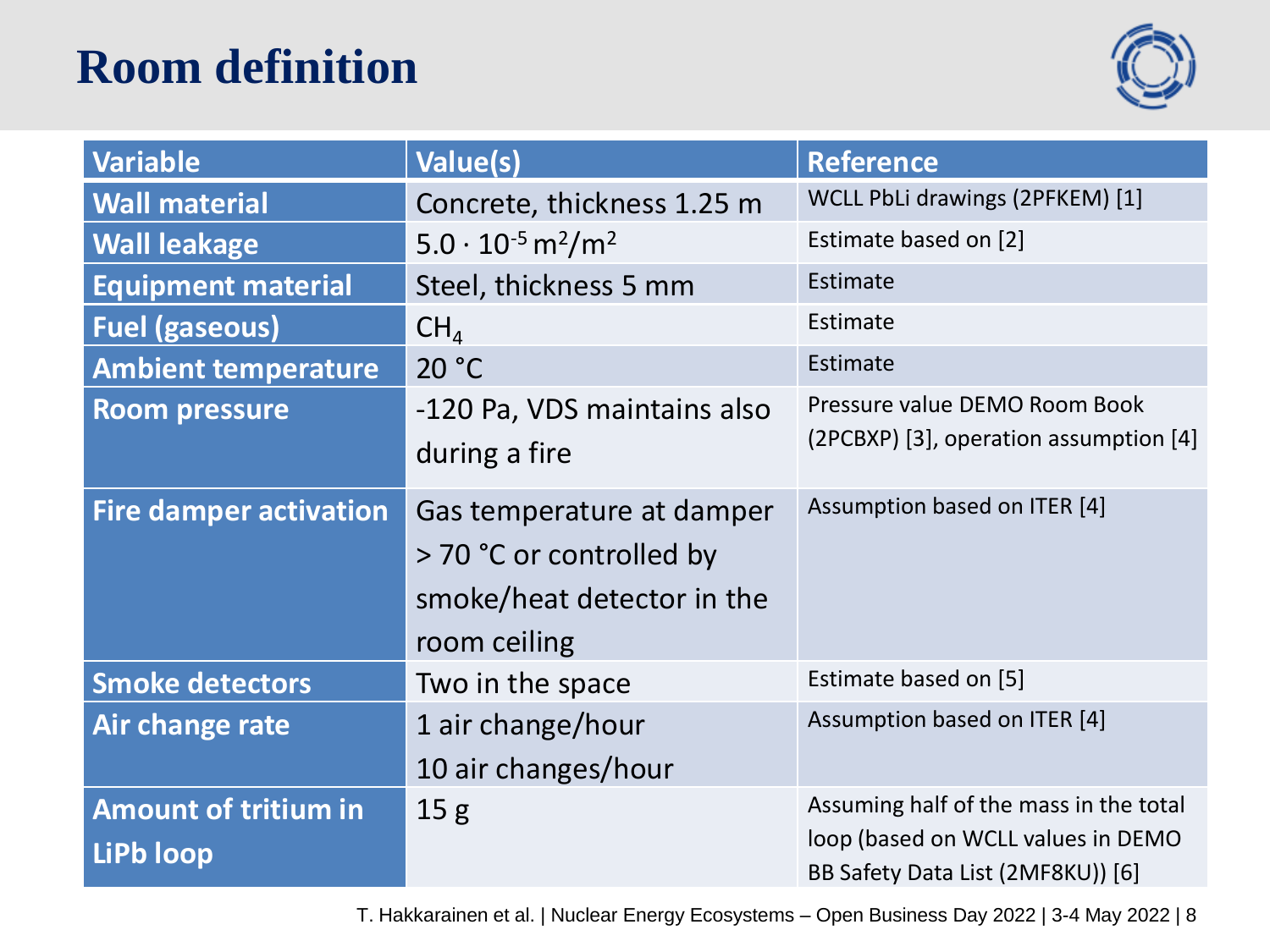### **Fire load**



- Mechanical pumps: oil
- Vacuum pumps: oil
- Main equipment, other combustibles per equipment
- Lamps: other combustibles
- Lamps: wiring
- Lighting switchboard
- Instrumentation device, incl. wiring
- **Transmitters**
- Valves: pneumatic supply
- Valves: wiring
- Power and lighting cables
- LiPb in circuit

### **Estimated fire load:**

- without LiPb in the circuit 134 MJ/m<sup>2</sup>
- LiPb included 240 MJ/m<sup>2</sup>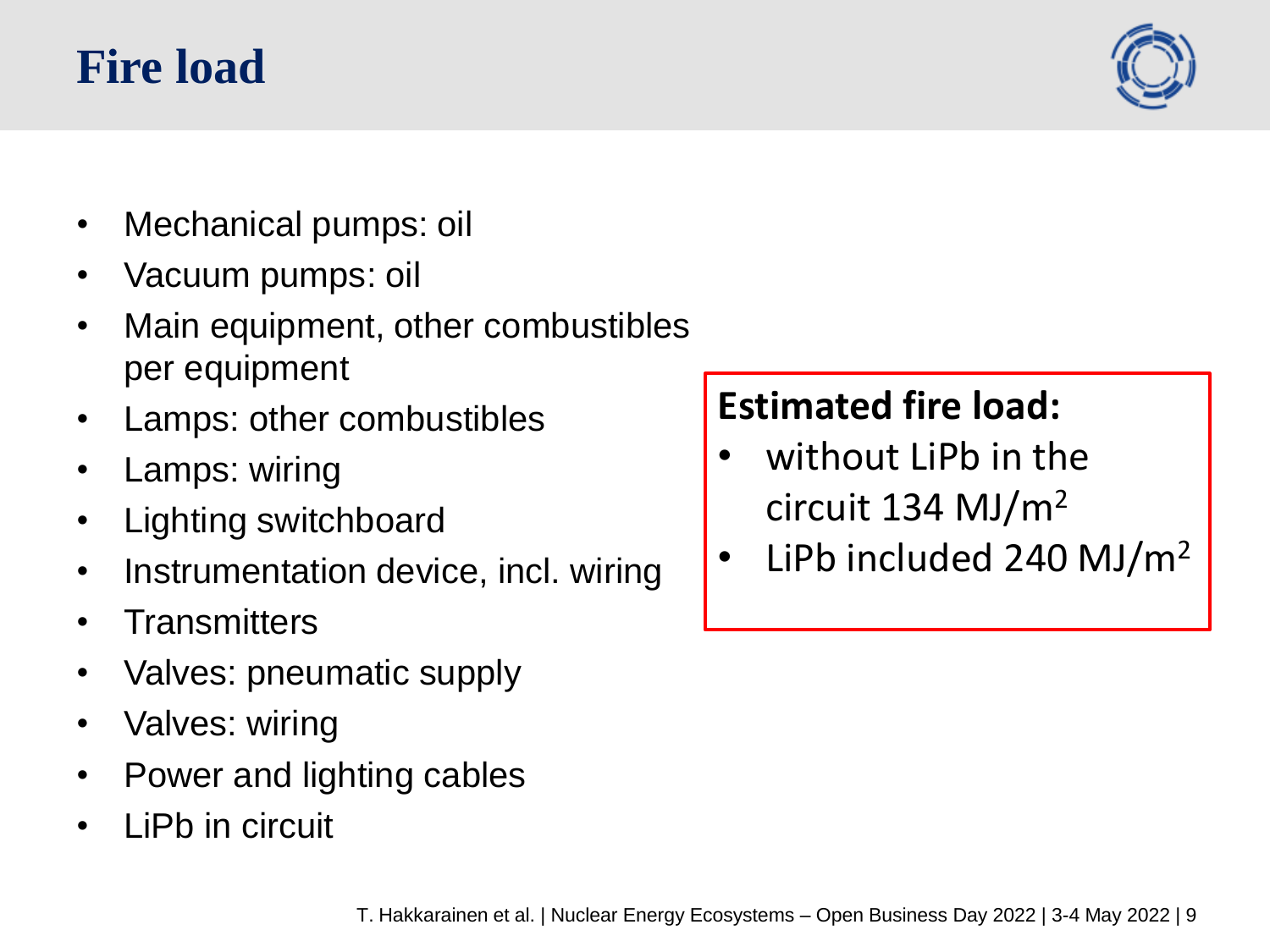### **Design fires**





#### Lubrication oil fires without/with efficient spill containment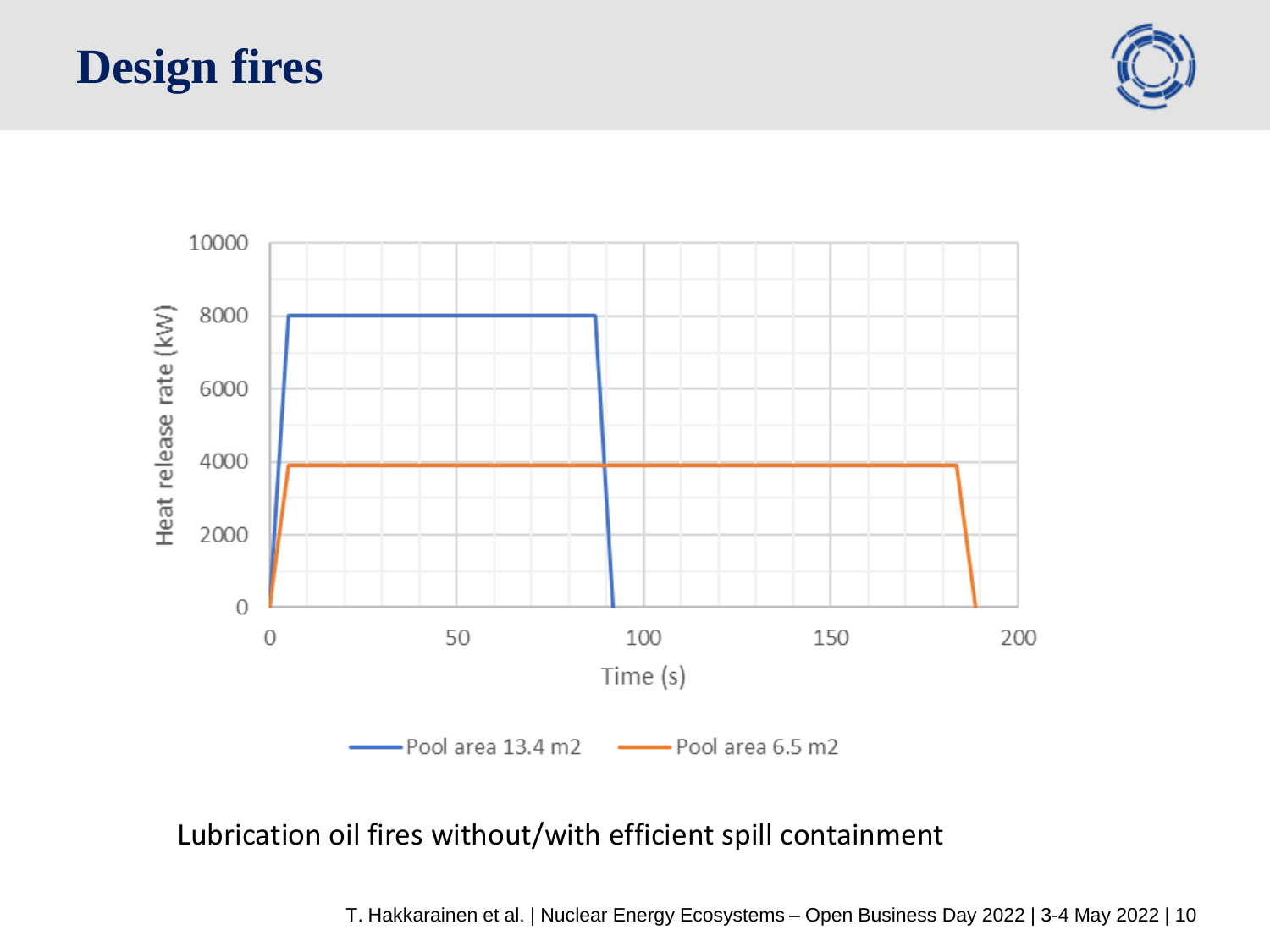### **Design fires**





#### Fire of combustible parts of electrical equipment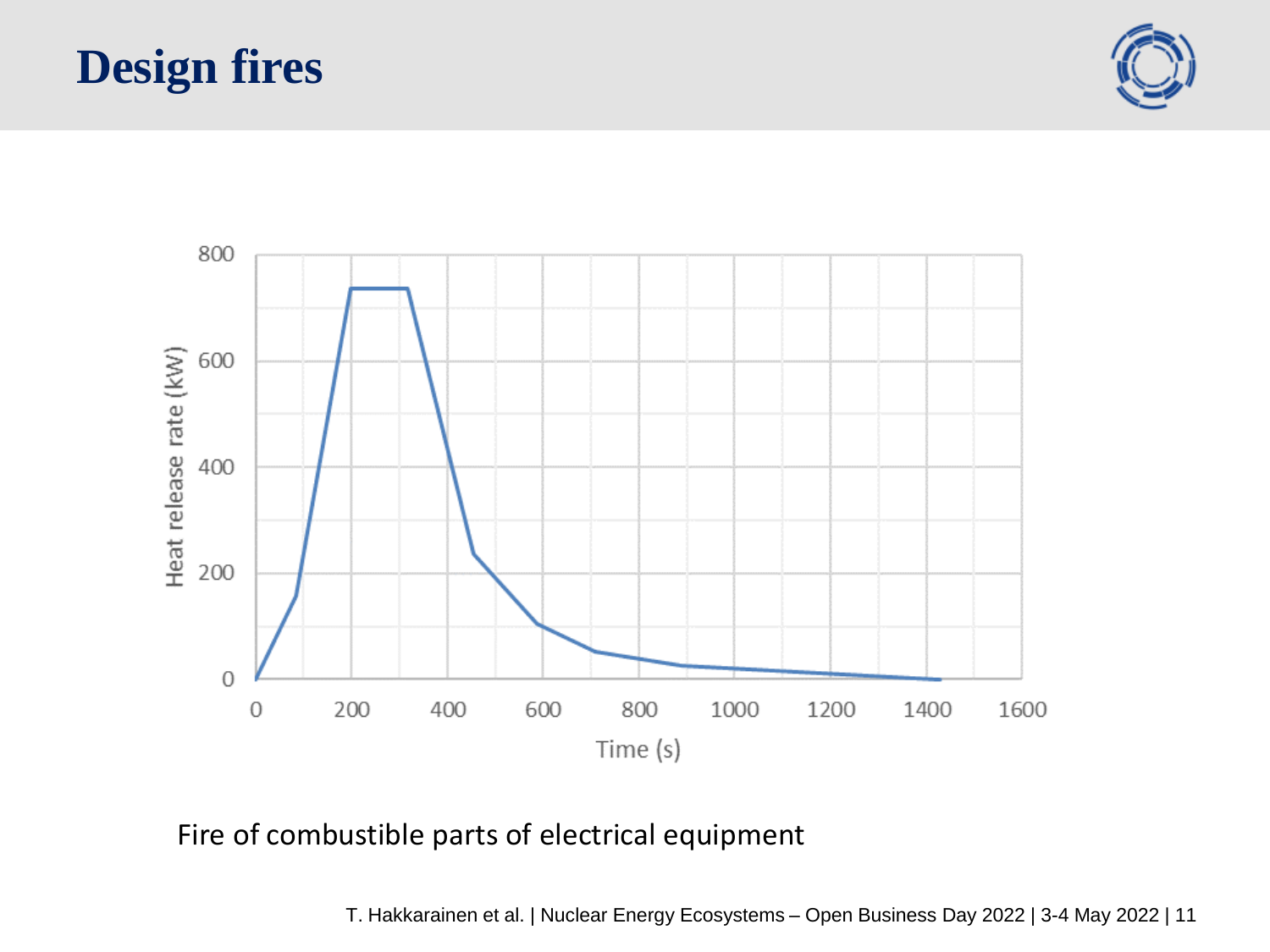#### T. Hakkarainen et al. | Nuclear Energy Ecosystems – Open Business Day 2022 | 3-4 May 2022 | 12

## **Fire simulations**

- Simulations with CFD code Fire Dynamics Simulator (FDS)
- Safety risk to equipment, cables, piping etc. assessed based on:
	- Adiabatic surface temperatures of main equipment
	- Radiation received by the equipment
	- Gas temperature in different locations
	- Pressure and gas concentrations in the room
	- Air flows in and out of the room



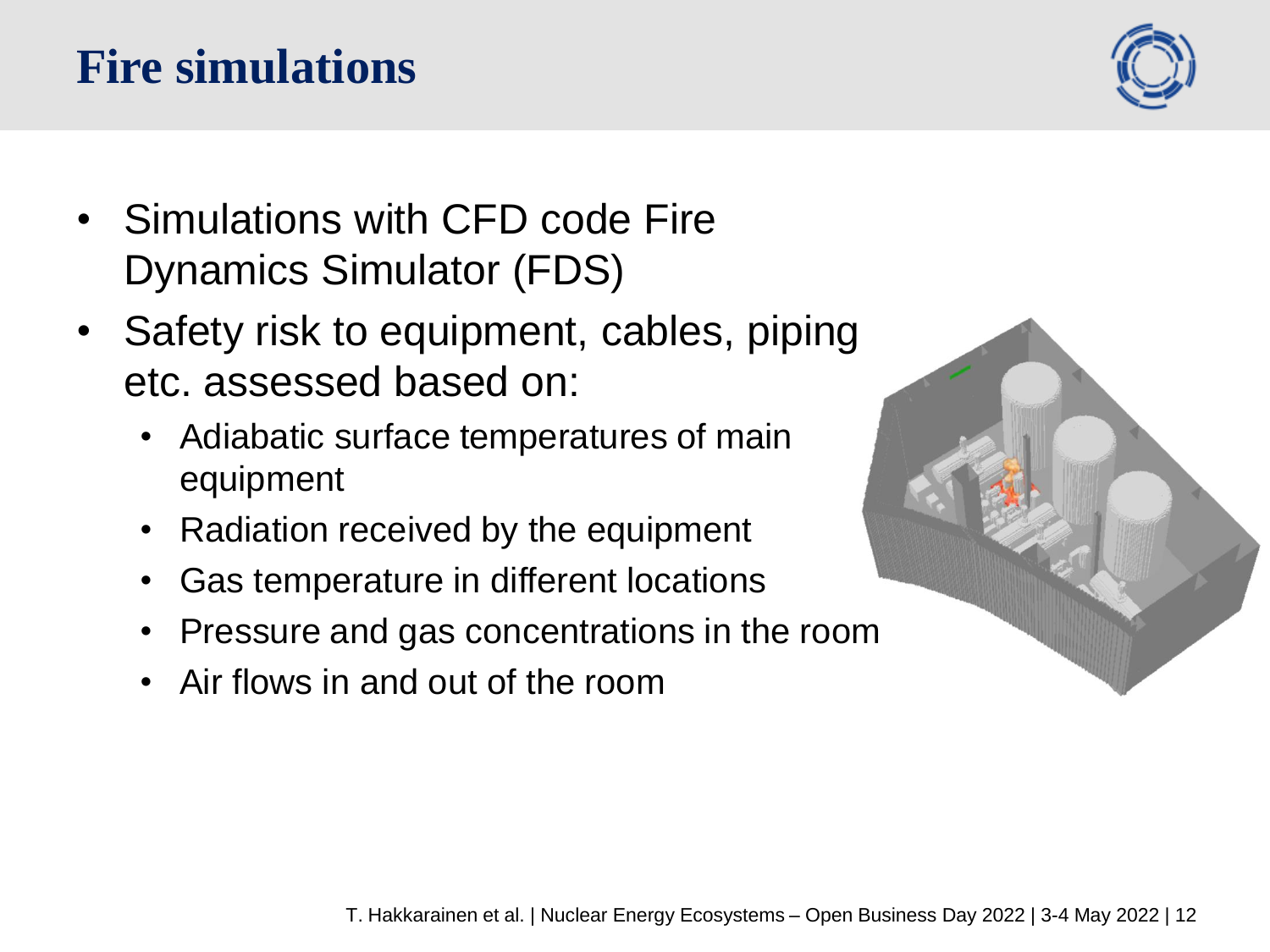### **Fire simulation model**



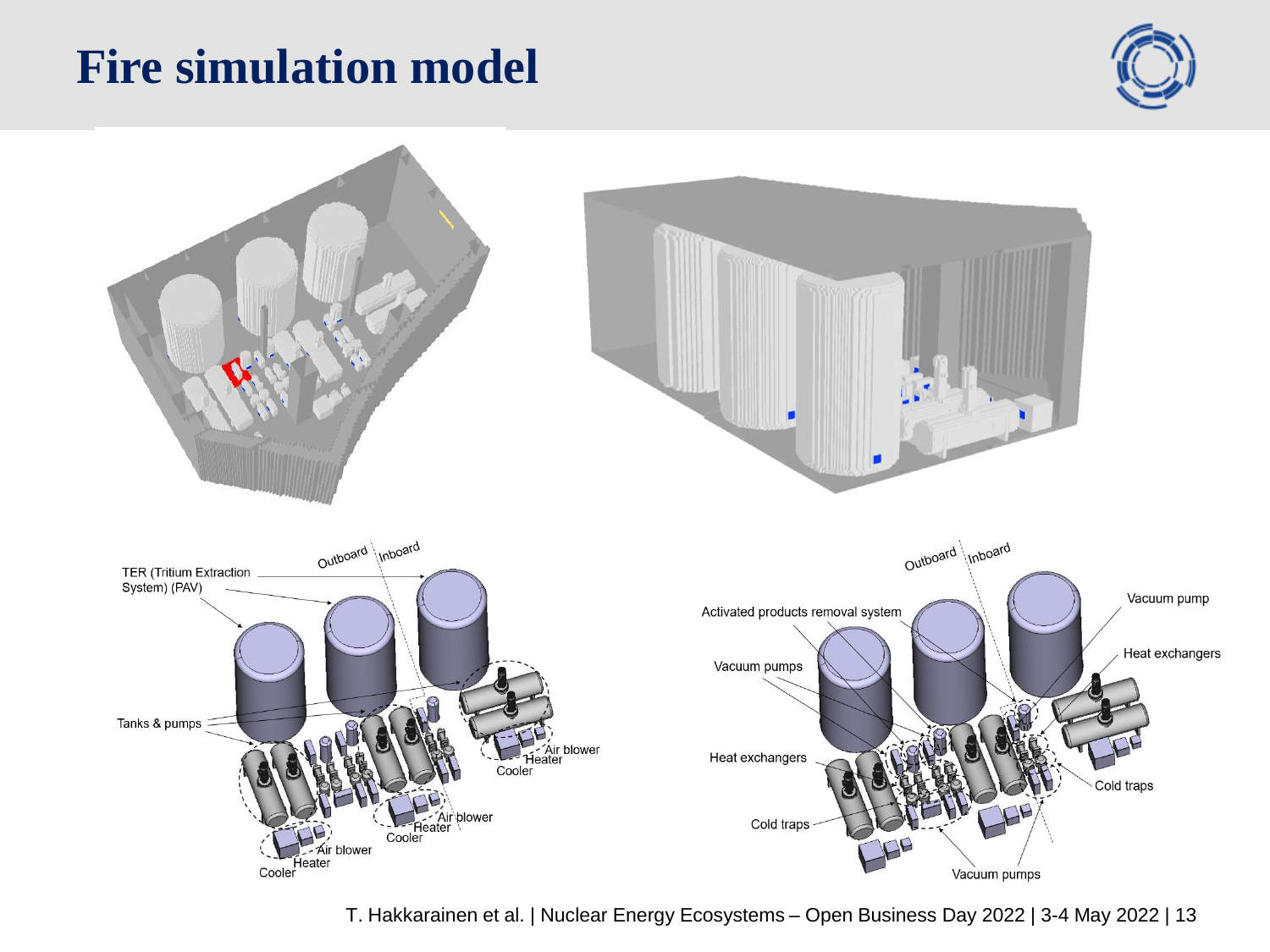### **List of fire simulations**



| <b>Design fire</b>                | <b>Ventilation</b>          | Note(s)                         |
|-----------------------------------|-----------------------------|---------------------------------|
| <b>Electrical equipment</b>       | Approx. 1 air change/hour   |                                 |
| <b>Electrical equipment</b>       | Approx. 10 air changes/hour |                                 |
| <b>Small lubrication oil pool</b> | Approx. 1 air change/hour   |                                 |
| <b>Small lubrication oil pool</b> | Approx. 10 air changes/hour |                                 |
| Large lubrication oil pool        | Approx. 1 air change/hour   |                                 |
| Large lubrication oil pool        | Approx. 10 air changes/hour |                                 |
| Large lubrication oil pool        | Approx. 1 air change/hour   | Damper closure by smoke         |
|                                   |                             | detector                        |
| <b>Large lubrication oil pool</b> | Approx. 10 air changes/hour | Ventilation at constant rate    |
| Large lubrication oil pool        | Approx. 1 air change/hour   | LiPb circuit rupture postulated |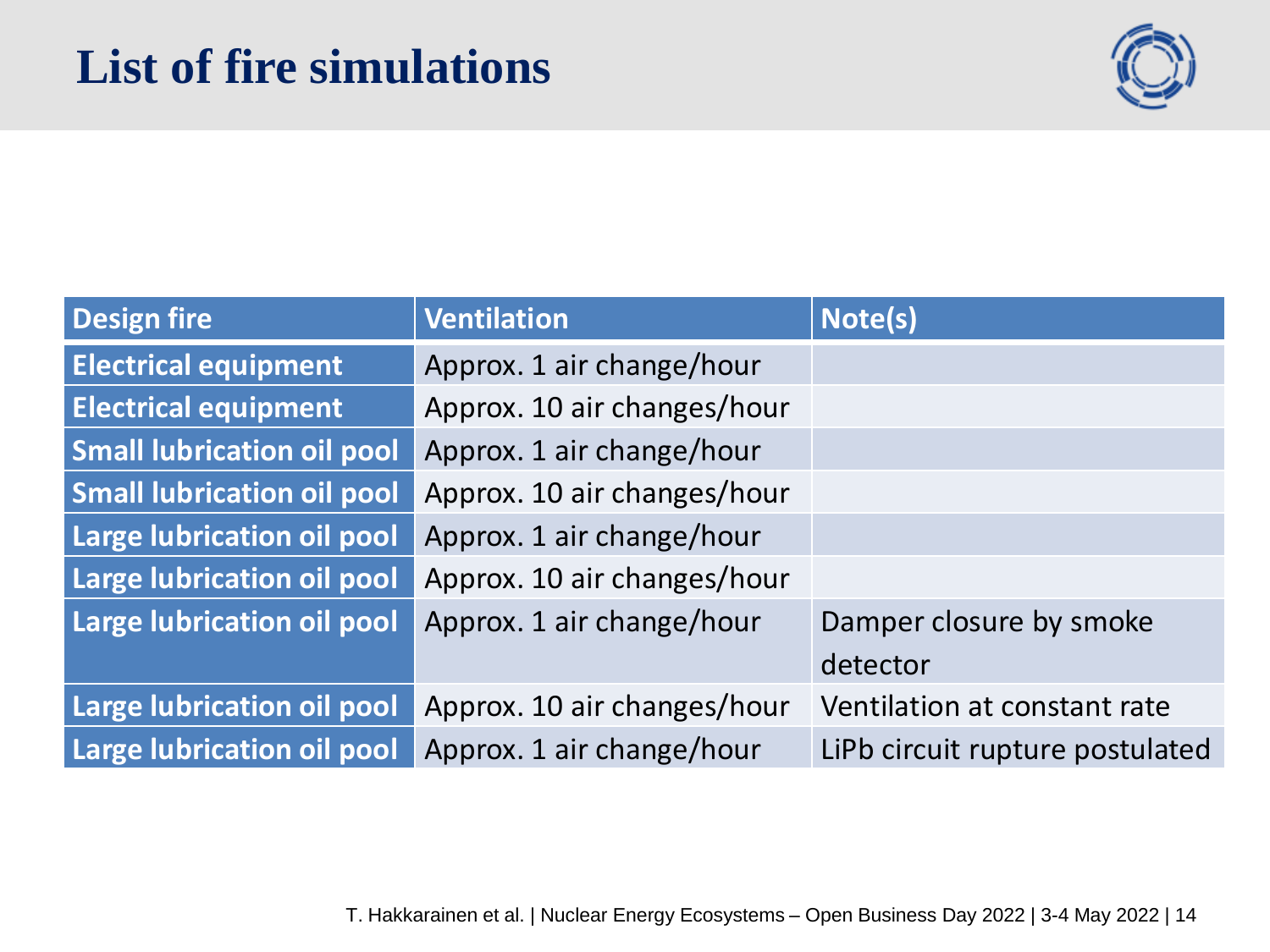### **An example of results**





Large lubrication oil pool fire with 1 ACPH and LiPb circuit rupture, adiabatic surface temperature at  $t = 265$  s.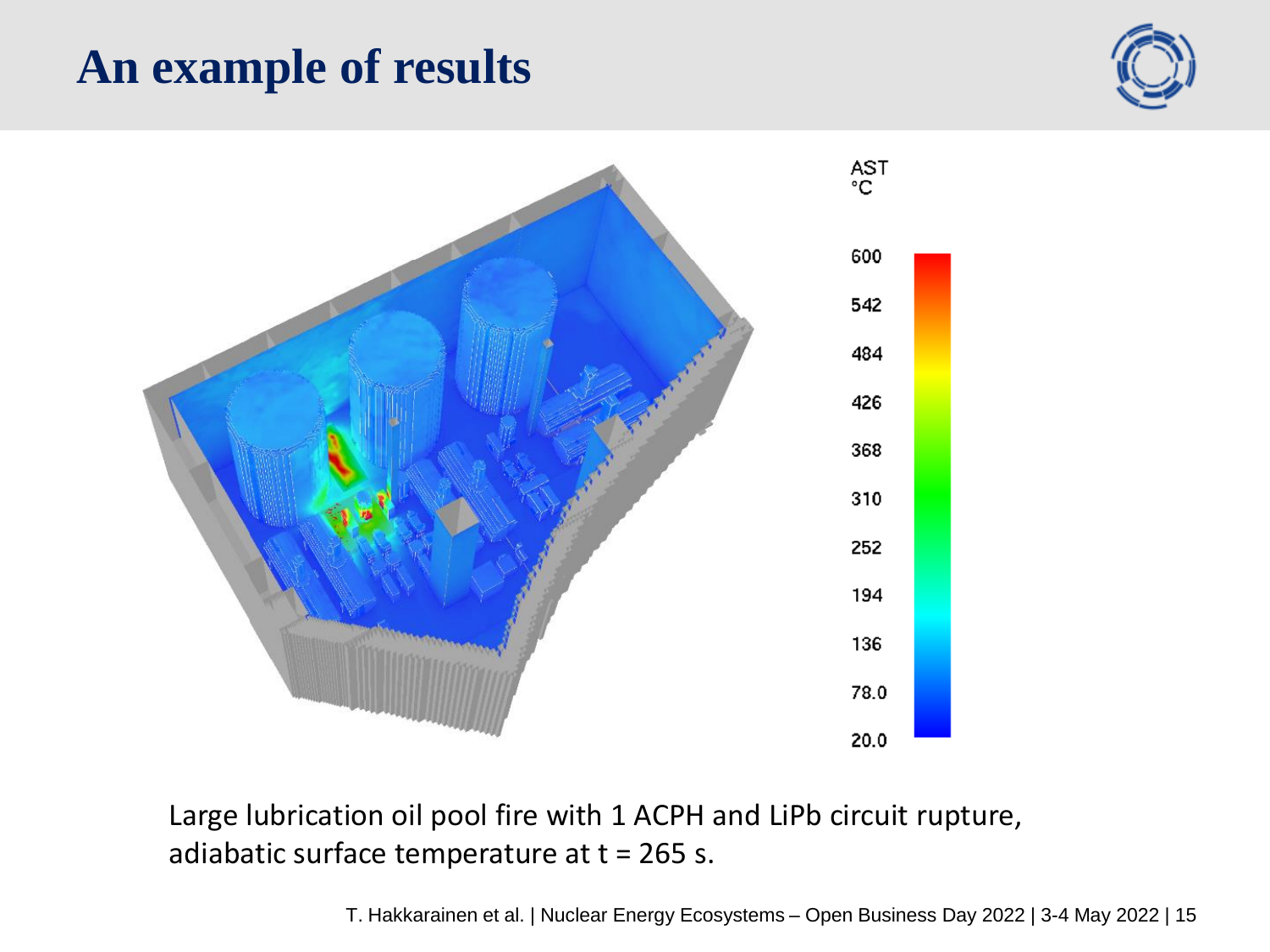## **Summary of fire simulation results**



| <b>Simulation scenario</b>        | <b>Fire propagation</b>                      | Damage by fire                                        |
|-----------------------------------|----------------------------------------------|-------------------------------------------------------|
| <b>Electrical equipment fire,</b> | Does not occur in the simulation. Probable   | Severe damage (AST > 300 °C) on the piece of          |
| approx. 1 ACPH                    | to any equipment located directly above fire | equipment located closest (distance approx. 0.6 m)    |
| <b>Electrical equipment fire,</b> | Does not occur. Probable to any equipment    | Severe damage (AST > 300 °C) on the piece of          |
| approx. 10 ACPH                   | located directly above fire                  | equipment located closest (distance approx. 0.6 m)    |
| Small lubrication oil pool fire,  | Does not occur. Probable to any equipment    | Severe damage (AST > 300 °C) on five pieces of        |
| approx. 1 ACPH                    | located directly above fire                  | equipment located at oil pool edges                   |
| Small lubrication oil pool fire,  | Does not occur. Probable to any equipment    | Severe damage (AST > 300 °C) on five pieces of        |
| approx. 10 ACPH                   | located directly above fire                  | equipment located at oil pool edges                   |
| Large lubrication oil pool fire,  | Two equipment located within the oil pool    | Severe damage (AST > 300 °C) on twelve pieces of      |
| approx. 1 ACPH                    | ignited. Probable to any equipment located   | equipment located at oil pool edges                   |
|                                   | directly above fire                          |                                                       |
| Large lubrication oil pool fire,  | Two equipment located within the oil pool    | Severe damage (AST > 300 °C) on twelve pieces of      |
| approx. 10 ACPH                   | ignited. Probable to any equipment located   | equipment located at oil pool edges                   |
|                                   | directly above fire                          |                                                       |
| Large lubrication oil pool fire,  | Two equipment located within the oil pool    | Severe damage (AST > 300 °C) on twelve pieces of      |
| approx. 1 ACPH, early damper      | ignited. Probable to any equipment located   | equipment located at oil pool edges                   |
| closure                           | directly above fire                          |                                                       |
| Large lubrication oil pool fire,  | Two equipment located within the oil pool    | Severe damage (AST > 300 °C) on twelve pieces of      |
| approx. 10 ACPH, constant rate    | ignited. Probable to any equipment located   | equipment located at oil pool edges                   |
| ventilation                       | directly above fire                          |                                                       |
| Large lubrication oil pool fire,  | Two equipment located within the oil pool    | Severe damage (AST > 300 °C) on twelve pieces of      |
| approx. 1 ACPH,                   | ignited. Probable to any equipment located   | equipment located at oil pool edges and two pieces of |
| LiPb circuit rupture              | directly above fire                          | equipment located near the LiPb pool                  |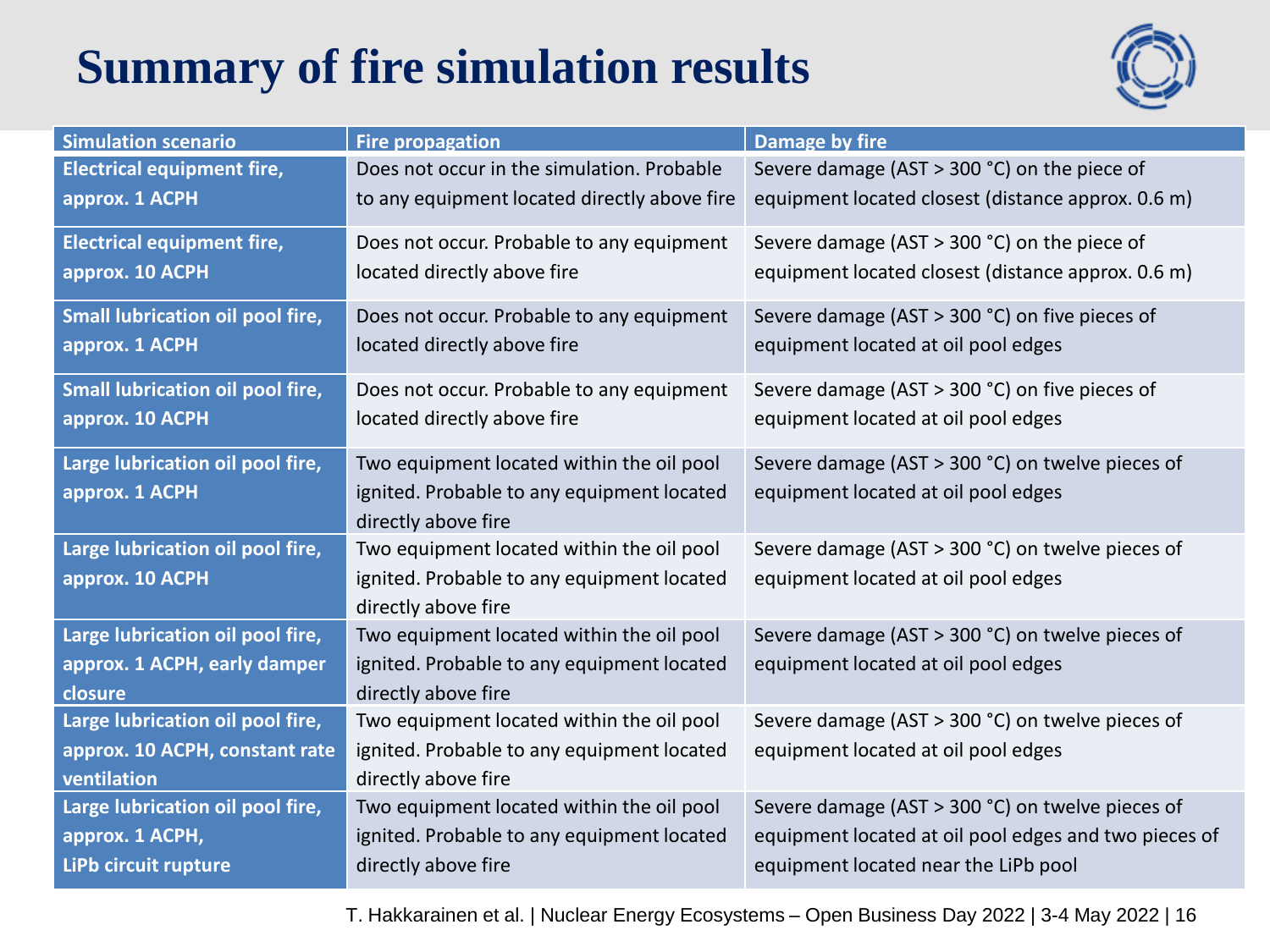### **Conclusions**



- The fire safety of the LiPb component room is considered to be on acceptable level.
- A fire originating in the room is likely to propagate to or damage only equipment which are located relatively close to the fire origin, the exact distance depending on the size of the fire.
- Elsewhere than directly above the fire, the gas temperature is probably not high enough to cause ignition or severe damage.
- The pressure increase in the room is dependent on the capacity and behaviour of the ventilation system.
- NB! The available specifications are on very early stage, and many assumptions had to be made. The scenarios should be reassessed, when more accurate and detailed information is available.